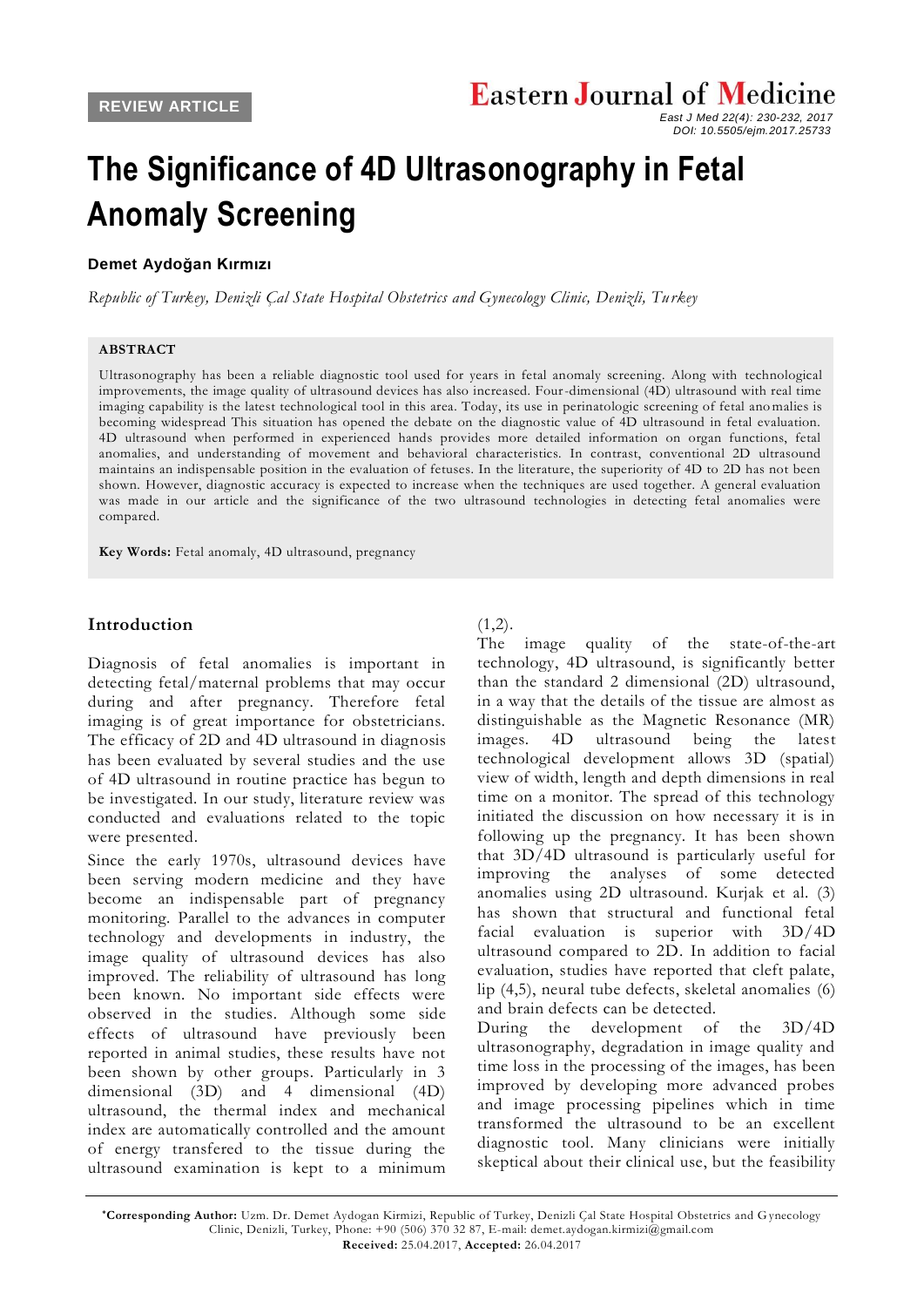of the technique over time was accepted. The First World Congress for 3D ultrasound was held in 1997 in Mainz, Germany. In 2005, the American Ultrasound Society announced that 3D ultrasound would be effective in many cases, but stated that the necessary areas of use should be well identified (7).

In a study done on 99 fetuses where fetuses were first evaluated with 3D/4D and later with 2D ultrasound; 54 normal and 45 anomalous fetuses (82 anomalies) were detected by 2D ultrasonography. 2D ultrasonography identified 6 more anomalies compared to 3D/4D (VSD, IVC blockage, Fallot tetrology, renal anomaly, cystic adenomatoid malformation). A fetal hemivertabra and a small occipital encephalocele existing in one of the fetuses were not observed with either of the ultrasonografic techniques. Sensitivity was 96% in 2D and 92% in 3D/4D when compared with postnatal diagnosis; Specificity was 73% in 2D and 76% in 3D/4D. No statistically significant difference was found (8).

Öcal et al. (9) in 2015 studied 1379 pregnant women with 2D and 4D ultrasound, authors detected 194 anomalies among 174 pregnancies, and 2D ultrasonography was found to be superior in detecting anomalies compared to 4D  $(p<0.001)$ . 4D ultrasonography was found to be better for detecting anomalies associated with fetal face, extremity, spine and abdomen wall, and it has been reported that half of the anomalies and 15% of all cases have a better quality image. In another study involving 204 patients, 3D ultrasonography showed a 62% advantage in showing fetal defects; 36% of the patients had the same information in 2D ultrasonography and 2% of the patients were found have disadvantages when imaged with 3D (10). In another study of 159 pregnancies in uncomplicated 12 to 13 weeks gestations, fetal anatomy was evaluated with 2D ultrasound, followed by 3D analysis of all fetuses. Complete anatomy was obtained 93.7% with 2D imaging and 80.5% with 3D (11). All kinds of anatomic evaluation on the fetus by 3D/4D ultrasonography: morphometry, volumetry and functional analyzes were performed. 3D/4D provided many advantages in US fetal imaging; also contributed to improve the accuracy of 2D fetal screening (12).

Another discussion is that in the presence of maternal obesity, the detection of anomaly by the image provided by 4D drops the sensitivity down to 25% with the increase in obesity (13). Studies carried out on 11.000 pregnant women between 18-24 weeks of gestation indicate that with increasing obesity sensitivity obtained with

3D/4D images decreases. Presence of obesity has variable sensitivity between 34% and 60% in 2D ultrasonography as well. Andonotopo et al., (14) in their study investigating 50 fetuses with intrauterin growth restricted (IUGR) and 50 fetuses with normal growth using 3D/4D ultrasonography reported completely different movement patterns and in IUGR fetuses decrease movement, count, type patterns; hand to head movement, hand to face movement, retroflexion movement in the face were detected. It is stated that, better information is obtained before birth. By 4D ultrasonography, fetal behavior characteristics of fetuses with IUGR could be determined. However, the benefit of 4D in the cases where intrauterine treatment is not possible or will not change is still controversial.

Sonography is an operator dependent imaging modality. It may be difficult to generalize the obtained outcomes. As a result of the studies made so far, it is shown that in experienced hands, 4D technology enables the detection anomalies and provides quality fetal images; however, its routine practice instead of 2D is not thought to be plausible (7).

To conclude, 2D ultrasound is an integral component of 3D/4D technology and 3D/4D ultrasound will not be able to take its place, but it can be stated that for perinatology, they provide significant additional benefits to 2D. Beside this, the superiority of 4D ultrasound for the detection of movement and general surface anomalies is certain.

## **References**

- 1. American Institute of Ultrasound in medicine. Acoustic output measurement standards for diagnostic ultrasound equipment. Laurel (MD): AIUM; 1998.
- 2. Stark CR, Orleans M, Haverkamp AD, Murphy J. Short- and long-term risks after exposure to diagnostic ultrasound in utero. Obstet Gynecol 1984; 63: 194-200.
- 3. Kurjak A, Azumendi G, Andonotopo W, Salihagic-Kadic A. Three- and four-dimensional ultrasonography for the structural and functional evaluation of the fetal face. Am J Obstet Gynecol 2007; 196: 16-28.
- 4. Pretorius DH, House M, Nelson TR, Hollenbach KA. Evaluation of normal and abnormal lips in fetuses: comparison between three- and two-dimensional sonography. AJR Am J Roentgenol 1995; 165: 1233-1237.
- 5. Tonni G, Centini G, Rosignoli L. Prenatal screening for fetal face and clefting in a

East J Med Volume:22, Number:4, October-December/2017